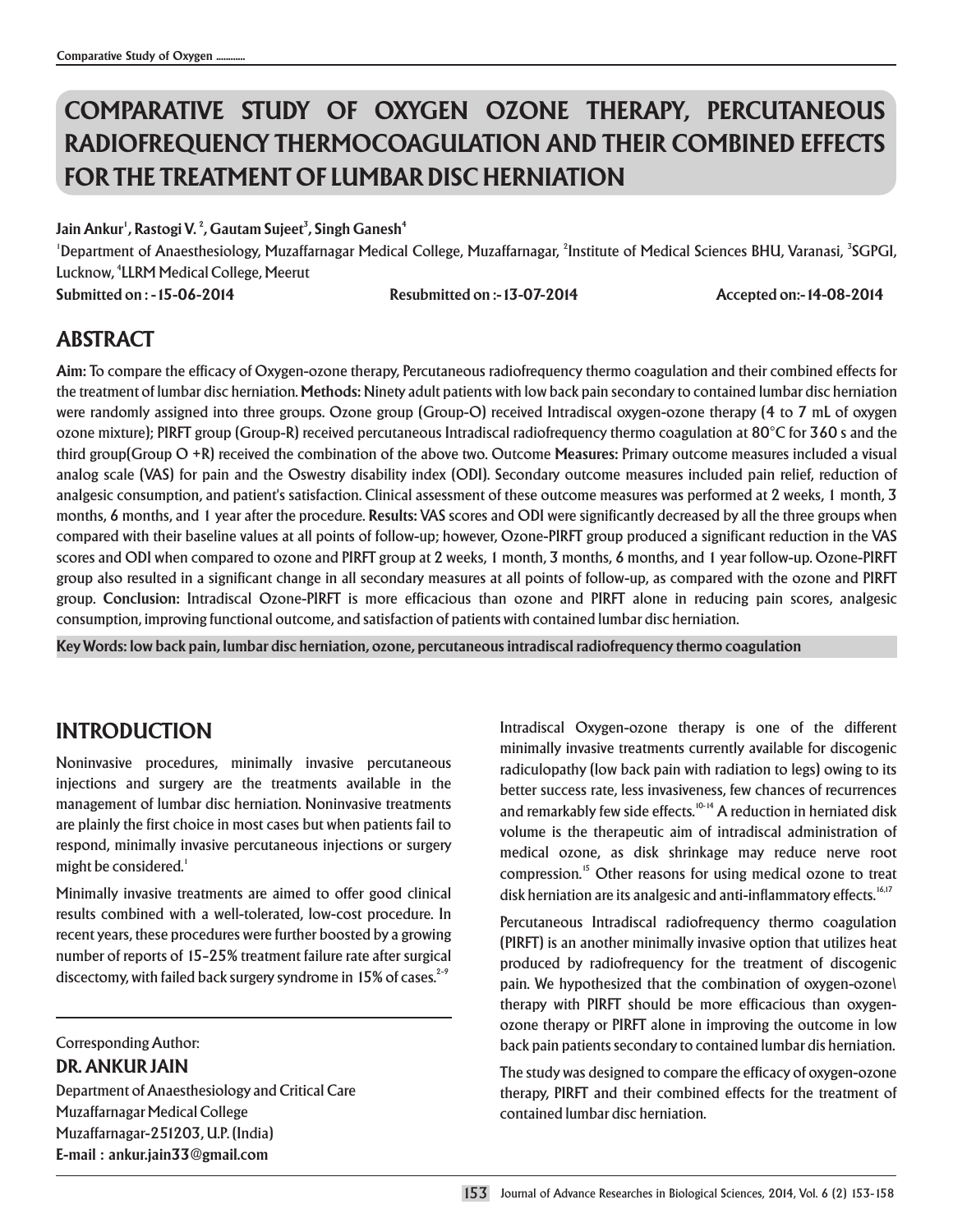## **MATERIAL AND METHODS**

Ninety adult patients of both sexes undergoing lumbar discectomy for various indications were randomly and equally placed into three groups using intradiscal oxygen-ozone therapy (Group O), Intradiscal radiofrequency thermo coagulation therapy (Group R) and combination of the above two therapies (Group O+R). The ethics committee of our institution approved the study and an informed consent was obtained from the patient.

Selection criteria were the following. Inclusion criteria were lumbar radicular pain resistant to conservative management (physical therapy, strengthening, conditioning exercises, and education followed by periganglionic administration of steroid

and lignocaine2% at herniated disc levels) for  $\geq$  3 months with MRI evidence of contained disc herniation in line with the patient's clinical symptoms and motivated patient with no psychological issues. Exclusion criteria included infection, spinal tumor or fracture, spondylolisthesis, more than 2 symptomatic levels, severe motor deficit, sphincter disturbance, disc extrusion, or sequestration or spinal stenosis on MRI, history of open disc surgery at suspected levels and history of uncontrolled medical diseases. Patient's characteristics are mentioned in table1.

### **Randomization**

Patients meeting the above-described criteria were randomly allocated into three groups by a research nurse with the help of a computer generated table of random numbers; the treatment allocation was sealed in an envelope. This envelope was opened by a staff nurse before the procedure; subsequently, the radiofrequency generator technician was instructed whether or not to apply current during PIRFT. During PIRFT, radiofrequency generator display console was turned away from the operating table so that no visual or auditory signals could be conveyed to the patient or the treating physician. At the end of PIRFT, when the radiofrequency cannula tip temperature decreased to  $40^{\circ}$ C, the radiofrequency generator technician informed the operator to remove the radiofrequency cannula. Thus, both the treating physician and patient remained blinded to the treatment allocation. The ozone group received intradiscal oxygen-ozone therapy alone, while ozone-PIRFT group received a combination of oxygen-ozone therapy with PIRFT. In ozone group, the radiofrequency cannula was placed inside the disc, but no current was applied by the radiofrequency generator technician. Oxygen-ozone injection was performed on the symptomatic side, while PIRFT was performed on the contralateral side. In cases with bilateral symptoms, oxygen ozone injection was done on the right side and PIRFT was performed on the left side to maintain procedural uniformity. The disc level to be treated was chosen on the basis of findings of neurological examination and correspondence between imaging and clinical findings.

### **Procedural Technique**

All patients were admitted the morning of the procedure with 4 h of fasting; their coagulation profiles were confirmed to be normal. The procedure was performed under strict aseptic conditions, mild sedation (Midazolam 1–2 mg) and local anaesthesia; vital parameters including pulse rate, ECG, noninvasive blood pressure, and oxygen saturation were monitored during the procedure. Cefazolin 1 g was administered 30 min before the procedure. All the procedures were performed by two specialist pain physicians. Procedure was performed under fluoroscopic guidance with the patient lying in the prone position. A 22 G 15 cm spinal needle for oxygen-ozone injection on one side and 20 G 15 cm radiofrequency cannula (BMC, Montreal, QC) with 10-mm active tip for PIRFT on the other side were placed inside the disc using posterolateral oblique approach. Needle placement in the center of disc was confirmed using antero-posterior (Figure-1) and lateral fluoroscopic views. Confirmation of correct position of the radiofrequency needle was accomplished by stimulation at 2 and 50 Hz, which is not expected to give a response at less than 2 V. Thereafter, discography was performed with 0.5 mL non-ionic contrast material to evaluate annular integrity. Annular integrity was confirmed by observing that the contrast did not pass into the epidural space. Patients having annular tear with contrast spreading into the epidural space were terminated from the study. Discography was performed solely to evaluate annular integrity, and not to determine whether or not there was a concordant pain (Figure-2). After discography, 2 mL of 2% lidocaine was injected and PIRFT was performed at 80°C for 360 s. The tip temperature was monitored until it decreased to 40°C, then the cannula was withdrawn. After PIRFT, oxygen-ozone injection was performed with 4 to 7 mL of freshly prepared oxygen/ ozone mixture at an ozone concentration of around 30 mcg/mL..

Outcome MeasuresPrimary outcome measures included visual analog scale (VAS, 0 to 100 mm;  $0 =$  no pain and 100  $=$  worst imaginable pain) for pain, and Oswestry disability index (ODI)18 for measuring functional outcome. Secondary outcome measures included percent of pain relief, reduction

of analgesic consumption and patient's satisfaction (very satisfied, satisfied, or unsatisfied). Reduction of 50% or more of the analgesic dose was considered to be significant; daily dosage of analgesics used by a patient was documented before the procedure. Patients who reported being very satisfied or satisfied were counted as satisfied patients. Clinical assessment of patients for these outcome measures was done before the procedure (baseline assessment), at 2 weeks, 1 month, 3 months, 6 months, and 1 year after the procedure by an independent investigator unaware of patient randomization.Statistical AnalysisThe method of analysis was decided prospectively and incorporated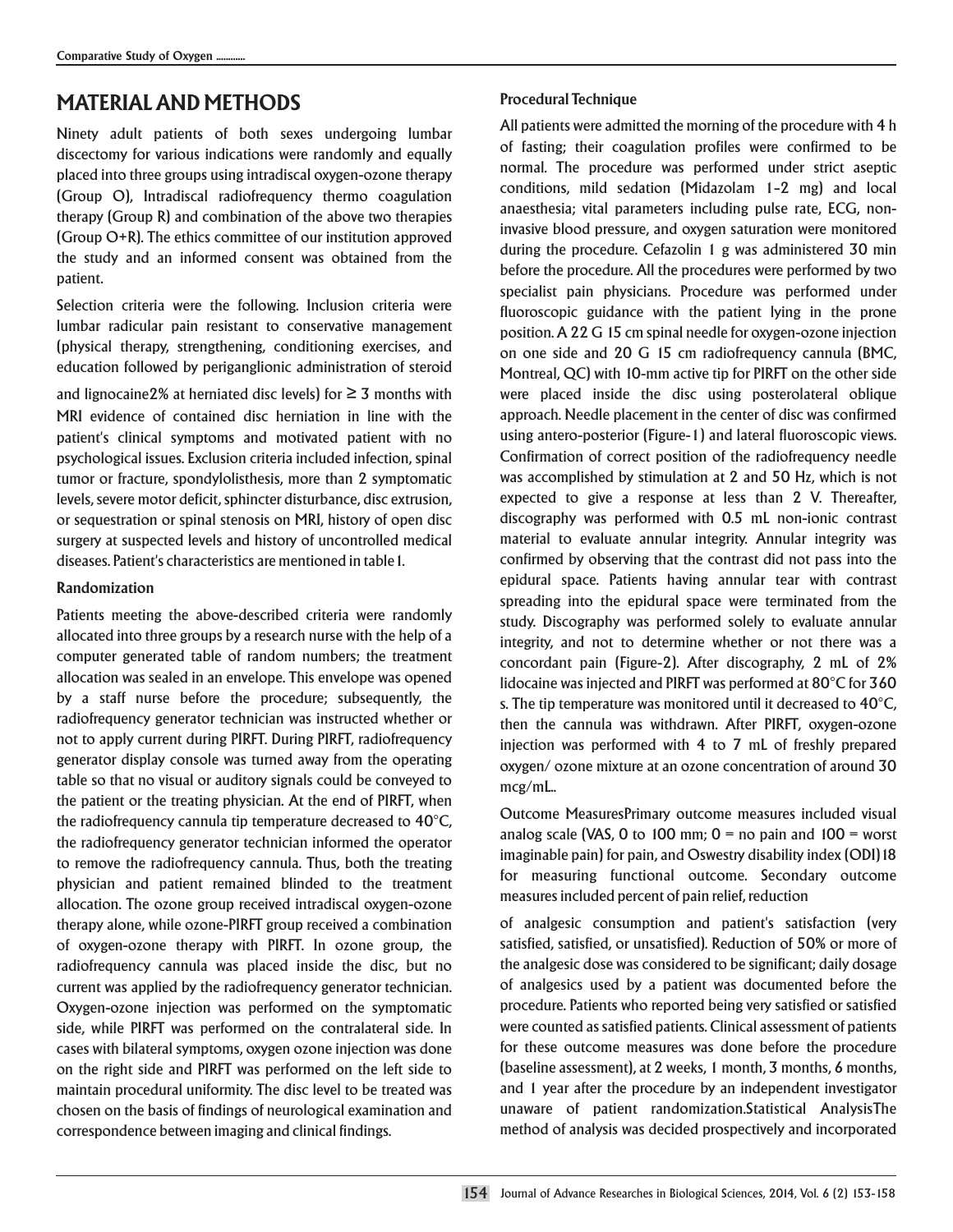the intention-to-treat principle. Demographic data were analysed with Students t-test for continuous variables, and chisquare test for categorical variables. The VAS pain scores and ODI were analysed with ANOVA; proportion of patients with more than 50% pain relief, proportion of patients with reduced analgesic consumption, and proportion of satisfied patients were analysed with Fisher's exact test.  $P < 0.05$  was considered as significant.

At the end of procedure, patients were advised to rest in supine decubitus position for 2 hours. All patients were discharged on the same day of procedure. The practitioner must realize, and point out to the patient, that recovery would be gradual. Each patient was told that during the first 7 days after the procedure, he might experience a significant increase in pain and significant pain relief may take 8-12 weeks. On discharge, patients were instructed to gradually resume motor activity. All patients underwent follow-up examinations 2 weeks, 1, 3 and 6 months and 1 year after treatment.

### RESULT

There were no significant differences among the groups with regard to demographic parameters and disc levels treated (P > 0.05) (Table-1). There were no complications associated with the procedure during the follow-up period. VAS scores and ODI were significantly decreased by all three groups Group O,Group R and Group O+R, when compared with their baseline values in the same group at all points of follow-up (Table-2). However, ozone-PIRFT produced a significant reduction in the VAS scores, and ODI when compared with ozone and PIRFT at 2 weeks  $(P=.033$  for VAS and P=.048 for ODI); 1 month  $(P = 0.005$  for VAS and P=.045 for ODI); 3 months ( $P = 0.001$  for VAS and P=.049); 6 months ( $P = 0.042$  for VAS and P=.018 for ODI); 1 year(P=.027 for VAS and P=.022 for ODI). Ozone- PIRFT also resulted in a significant change in all secondary measures at all points of follow-up as compared with the ozone and PIRFT groups(P< .05) (Table 3).

## **DISCUSSION**

The appropriate treatment of lumbar sciatica and disc herniation is a challenge, particularly because the concept of a disc hernia represents only a simplification of the problem. So many largely unknown or poorly understood factors are involved in the pathophysiology of this disease that the right treatment is very difficult to pinpoint; this is the main reason so many treatments are continuously proposed. In addition, many specialists are convinced that conservative treatment offers the same level of results, if checked at a late follow-up, with surgery being undertaken less frequently. In this setting, attention has focused on minimally invasive treatments. Minimally invasive procedures are usually a day care procedure and general anesthesia is not usually required. They are gaining popularity in different countries due to low cost, less hospital stay, less post-procedural discomfort & morbidity and very few side effects.

Ozone is one of the minimally invasive treatments which can improve the clinical outcomes of lumbar disc herniation. A reduction in herniated disc volume is one of the therapeutic motives for intradiscal administration of medical ozone, as a reduction in disc size may reduce nerve root compression.<sup>14</sup> Disc shrinkage may also help to reduce venous stasis caused by disc compression of vessels, thereby improving local microcirculation and increasing the supply of oxygen. This effect has a positive effect on pain as the nerve roots are sensitive to hypoxia. Another reason for using medical ozone to treat disc herniation is its analgesic and anti-inflammatory effects <sup>17</sup>, which may counteract  $disc$ -induced pain.  $19,20$  This may be due to inhibition of synthesis of proinflammatory prostaglandins or release of bradykinin or release of algogenic compounds; increase release of antagonists or soluble receptors that are able to neutralize proinflammatory

|  |  |  | Table-1: Patient Demographics and Clinical Data |  |  |  |
|--|--|--|-------------------------------------------------|--|--|--|
|--|--|--|-------------------------------------------------|--|--|--|

| <b>Groups</b>       | Ozone        | <b>PIRFT</b> | OZ + PIRFT   |
|---------------------|--------------|--------------|--------------|
| Age (Yrs.)          | $43.5 + 9.9$ | $441 + 9.1$  | $45.1 + 9.4$ |
| Wt. (kg)            | $56.2 + 9.6$ | $56.2 + 9.2$ | $55.7 + 9.7$ |
| Sex $(M/F)$         | 18/12        | 17/15        | 19/11        |
| Disc levels treated |              |              |              |
| $L4-5$              | 7(23%)       | 9(30%)       | 6(20%)       |
| L5S1                | 10 (33%)     | 12 (40%)     | 11(27%)      |
| L3-4 & L4-5         | 4(14%)       | 4(14%)       | 6(20%)       |
| L4-5 & L5-S1        | 10 (30%)     | 5(16%)       | 7(23%)       |

**Data are presented as \either mean values+SD or by absolute numbers**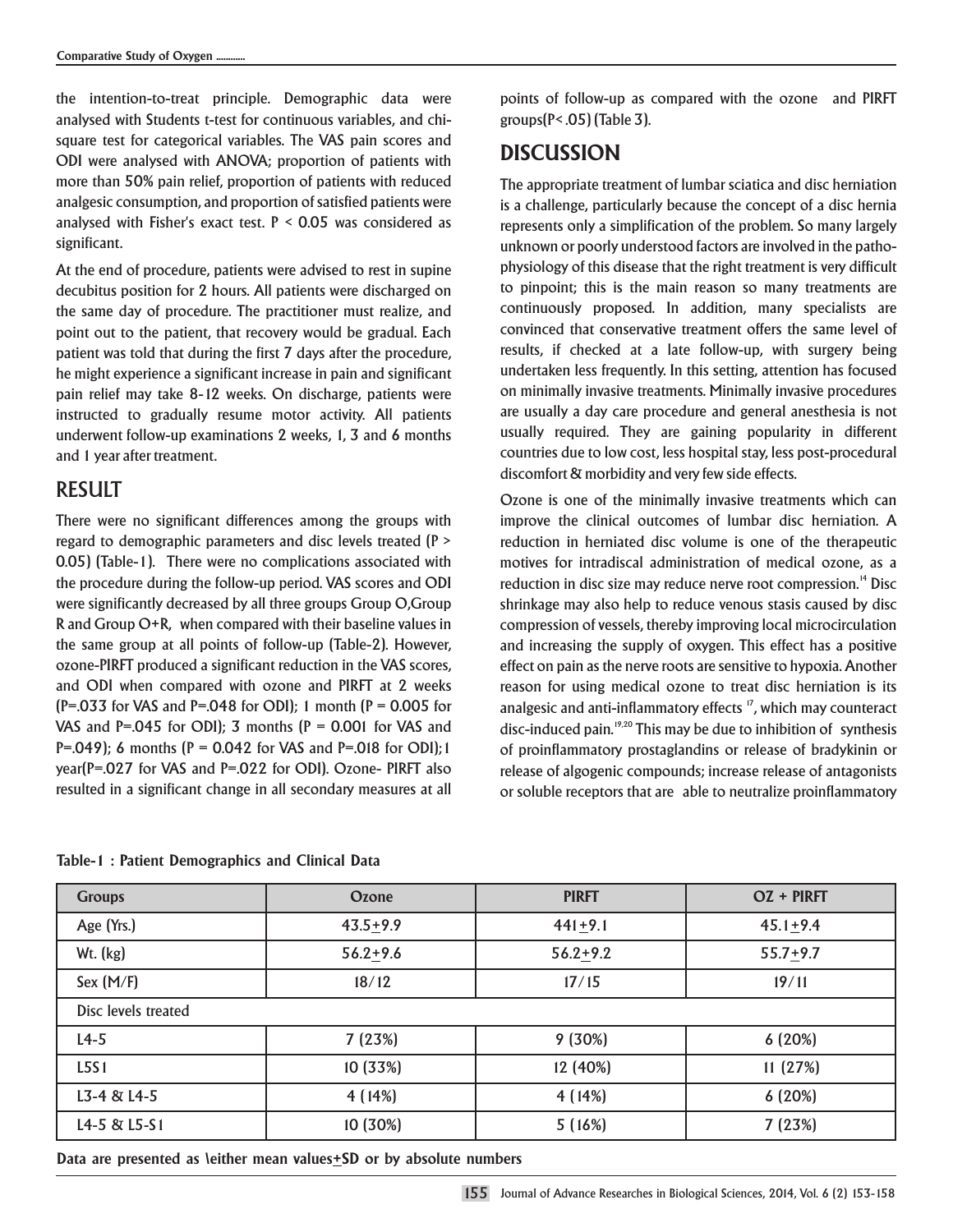|                 | <b>VAS Score</b> |               |               | <b>ODI</b>    |               |              |  |
|-----------------|------------------|---------------|---------------|---------------|---------------|--------------|--|
| Group Period of | Ozon             | <b>PIRF</b>   | $OZ +$        | Ozon          | <b>PIRF</b>   | $OZ +$       |  |
| follow up       |                  |               | <b>PIRFT</b>  |               |               | <b>PIRFT</b> |  |
| <b>Baseline</b> | $72.7 + 10.1$    | $72.+9.6$     | $70.1 + 9.9$  | $45.5 + 8.8$  | $46 + 8.4$    | $47.9 + 8.9$ |  |
| 2 weeks         | $63.2 + 10.6$    | $60 + 9.2$    | $55.9 + 11.9$ | $36.5 + 10.9$ | $35.2 + 10.3$ | $30.2 + 9.6$ |  |
| 1 <sub>mt</sub> | $40.9 + 10.8$    | $41.5 + 10.1$ | $33.2 + 11.3$ | $33.3 + 12.8$ | $34.5 + 11.5$ | $27.6 + 9.2$ |  |
| 3 <sub>mt</sub> | $42.6 + 13.3$    | $40.6 + 12.2$ | 30.3v12.3     | $28.8 + 11.6$ | $27.2 + 10.6$ | $22.4 + 8.6$ |  |
| 6 <sub>mt</sub> | $35.8 + 14.7$    | $34 + 13.7$   | $27.6 + 10.3$ | $25.2 + 11.1$ | $26.6 + 10.3$ | $19.8 + 8.2$ |  |
| 1 yr            | $33.1 + 12.9$    | $32.0 + 12.1$ | $25.2 + 11.2$ | $25.5 + 11.3$ | $24.2 + 11.1$ | $18.6 + 7.2$ |  |

#### **Table-2 : Primary Outcome Measures : VAS Scores and ODI Data are presented as or Mean Values+SD**

**P < 0.05 during comparison of different values with baseline in the same group.**

**P < 0.05 during intergroup comparison of ozone vs. ozone-PIRFT.**

**VAS, visual analog scale; ODI, Oswestry disability index;**

**Table-1 : Secondary Outcome Measures : Patients with > 50% Pain Relief, Reduced Analgesic Consumption and Number of Satisfied Patients**

|                 | >50% Pain Relief |             |              | <b>Reduced Analgesic</b><br>consumption |             |              | Number of satisfied<br><b>Patients</b> |             |              |
|-----------------|------------------|-------------|--------------|-----------------------------------------|-------------|--------------|----------------------------------------|-------------|--------------|
| Group Period of | Ozon             | <b>PIRF</b> | $OZ +$       | Ozon                                    | <b>PIRF</b> | $OZ +$       | Ozon                                   | <b>PIRF</b> | $OZ +$       |
| follow up       | e                | т           | <b>PIRFT</b> | e                                       | Τ           | <b>PIRFT</b> | e                                      |             | <b>PIRFT</b> |
| 2 weeks         | 16               | 18          | 25           | 15                                      | 17          | 24           | 17                                     | 17          | 25           |
| 1 <sub>mt</sub> | 17               | 19          | 26           | 16                                      | 18          | 25           | 18                                     | 19          | 26           |
| 3mt             | 19               | 20          | 27           | 18                                      | 19          | 26           | 20                                     | 19          | 27           |
| 6 <sub>mt</sub> | 21               | 20          | 28           | 20                                      | 21          | 28           | 22                                     | 20          | 28           |
| 1 yr            | 24               | 22          | 29           | 21                                      | 23          | 29           | 23                                     | 21          | 29           |

**Data are presented as absolute number**

**\*P<0.05 during intergroup comparison of ozone vs. ozone-PIRFT group.**

cytokines like interleukin (IL)-1, IL-2, IL-8, IL-12, IL-15, and tumor necrosis factor; and increase release of immunosuppressor cytokines like transforming growth factor-ß1 and IL-10.<sup>17,21</sup>

The dose of ozone administered is crucial  $(27-40 \,\mu g.m-1)^{22}$  We had used ozone at a concentration of 27 µg.ml-1 because empirical studies performed in vivo on rabbits and in vitro on resected human disc specimens had demonstrated that for intradiscal administration the optimal concentration of ozone per milliliter of oxygen is 27 µg. At this concentration, ozone has a direct effect on the proteoglycans composing the disc's nucleus pulposus, resulting in its release of water molecules and subsequent cell degeneration of the matrix, which is replaced by fibrous tissues in the space of 5 weeks and the formation of new blood cells. Together, these events result in a reduction in disc volume.<sup>16</sup>

Oxygen –ozone mixture was administered within 20 seconds because of the unstable condition of medical ozone, which starts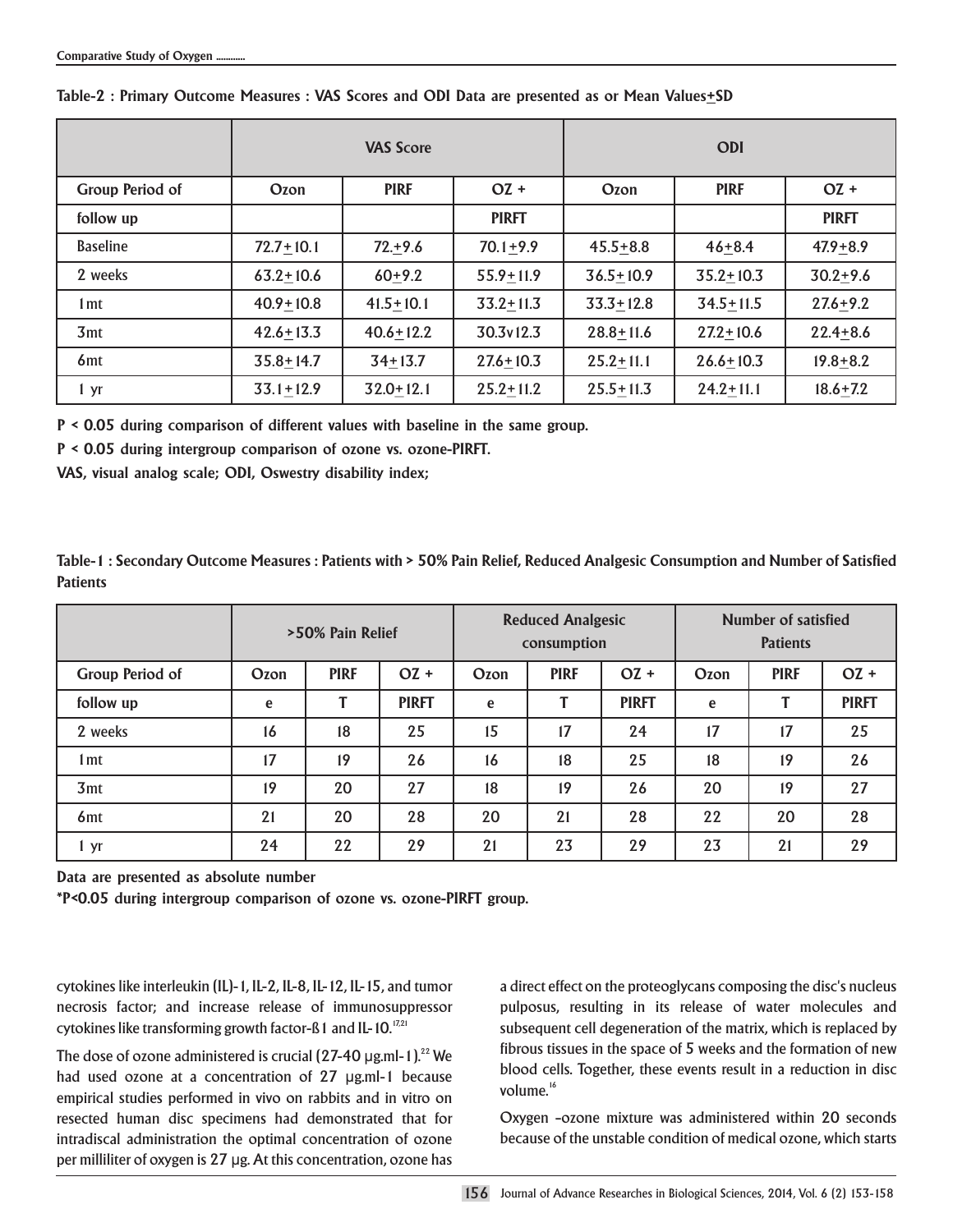decaying after about 20 seconds. Periganglionic administration of steroid was given because literature reports on their efficacy to treat disc-induced pain. $23-26$ 

While needle with the syringe was taken out from the disc, some amount of oxygen-ozone mixture was also injected into the paraspinal muscle and para-radicular soft tissue to reduce nerve root inflammation and increased oxygenation of the paraspinal muscles.

PIRFT is thought to decrease discogenic pain by two different mechanisms: thermal modification of collagen fiber $^{27}$  and destruction of disc nociceptors.<sup>28</sup> In addition, the high water content of the disc, the insulating vertebral end plates, and the lack of circulation combine to facilitate disc heating.<sup>29</sup> Breakage of heat-sensitive hydrogen bonds of the collagen fibers causes collagen contraction. The tightening of annular tissue may enhance the structural integrity of degenerated disc and repair the annular fissures. The process of disc restructuring may take several months to reach its full extent. PIRFT may also cause destruction of sensitized nociceptors in the annular wall. Denervation by thermal energy is used widely for peripheral and central nervous system lesioning and may contribute to partial initial pain relief following the PIRFT procedure.

The available evidence does not support the efficacy of PIRFT for the treatment of discogenic low back pain. Barendse et al<sup>30</sup> randomized, in a prospective double-blind study, 28 patients in two groups. The first group received RF lesioning of the intervertebral disc at 70°C for 90 s, whereas patients in the second group, as a control, had a pro0 s be placed without RF. After 8 weeks, no statistical differences could be appreciated between the two groups, and the authors concluded that there is a lack of efficacy of intradiscal (nuclear) RF for the treatment for discogenic pain. Similar conclusions were reached by Ercelen et  $al$ <sup>31</sup> after conducting a randomized controlled trial comparing percutaneous intradiscal RF thermo coagulation for 120 vs. 360sec.

## **REFERENCES**

- 1. Eckel TS. Advances in spinal imaging and interventions (abstr). Presented at the 40th annual meeting of the American Society of Neuroradiology, Vancouver, May 11–17,2002
- 2. Crock HV. Observation on the management of failed spinal operations. J Bone Joint Surg Br. 1976 May; 58(2) :193 –9
- 3. Greenwood J, McGuire TH, Kimbell F. A study of the causes of failure in the herniated intervertebral disc operation: an analysis of 67 reoperated cases. J Neurosurg. 1952 Jan; 9(1):15 –20.

Patients often have an increase in symptoms the first day or two following an PIRFT procedure. The symptoms are usually easily controlled with mild anti-inflammatory pain medications. The healing process reaches its peak 4 months after the procedure. During that period, the patient must limit physical activity and follow a carefully structured rehabilitation program.

In the present study, we hypothesized that a reduction of intradiscal volume by oxygen ozone therapy in combination with ablation of annular nociceptive fibres by PIRFT would improve the outcome as compared with oxygen ozone therapy alone in selected subjects. We observed that addition of PIRFT to oxygen ozone therapy resulted in significant improvement in VAS scores, analgesic consumption, patient satisfaction, and ODI as compared with oxygen ozone therapy alone in subjects with contained disc herniation. Efficacy reported for other minimally invasive percutaneous techniques for the treatment of LBP range from 60% to 80%. These include intradiscal electrothermal therapy (IDET),32 percutaneous laser disc decompression, 33 nucleoplasty,34 automated percutaneous discectomy,35 and oxygen-ozone therapy. We achieved more than 50% pain relief at 1 year follow-up in 97% patients in the ozone-PIRFT group. The reason of patients who did not get a good effect in either of groups was analyzed: some patients had a longer history (5–6 years with the atrophy of muscle of leg); others did not follow the doctor's advice after the treatment and continued to do the heavy work and rest were presented with a very high disc protrusion.

## **CONCLUSION**

Combined intradiscal oxygen-ozone mixture with percutaneous radiofrequency thermo coagulation has a cumulative effect that enhances the overall outcome of treatment for lumbar disc herniation. Thus it can be considered as better option the treatment of lumbar disc herniation that has failed to respond to conservative management.

- 4. Law JD, Lehman RW, Kirsc WM. Reoperation after lumbar intervertebral disc surgery. J Neurosurg. 1978 Feb; 48(2):259 –63.
- 5. Matsui H, Terahata N, Tsuji H, Hirano N, Naruse Y Familial predisposition and clustering for juvenile lumbar disc herniation. Spine 1992 Nov; 17(11):1323 –28.
- 6. Pheasant HC. Sources of failure in laminectomies. Orthop Clin North Am 1975; 6:319 –329.
- 7. Spaziante R. La terapia chirurgica nel conflitto discoradicolare. Riv Neuroradiol1997; 10 :545 –550
- 8. Muto M, Avella F. Percutaneous treatment of herniated lumbar disc by intradiscal oxygen-ozone injection. Intervent